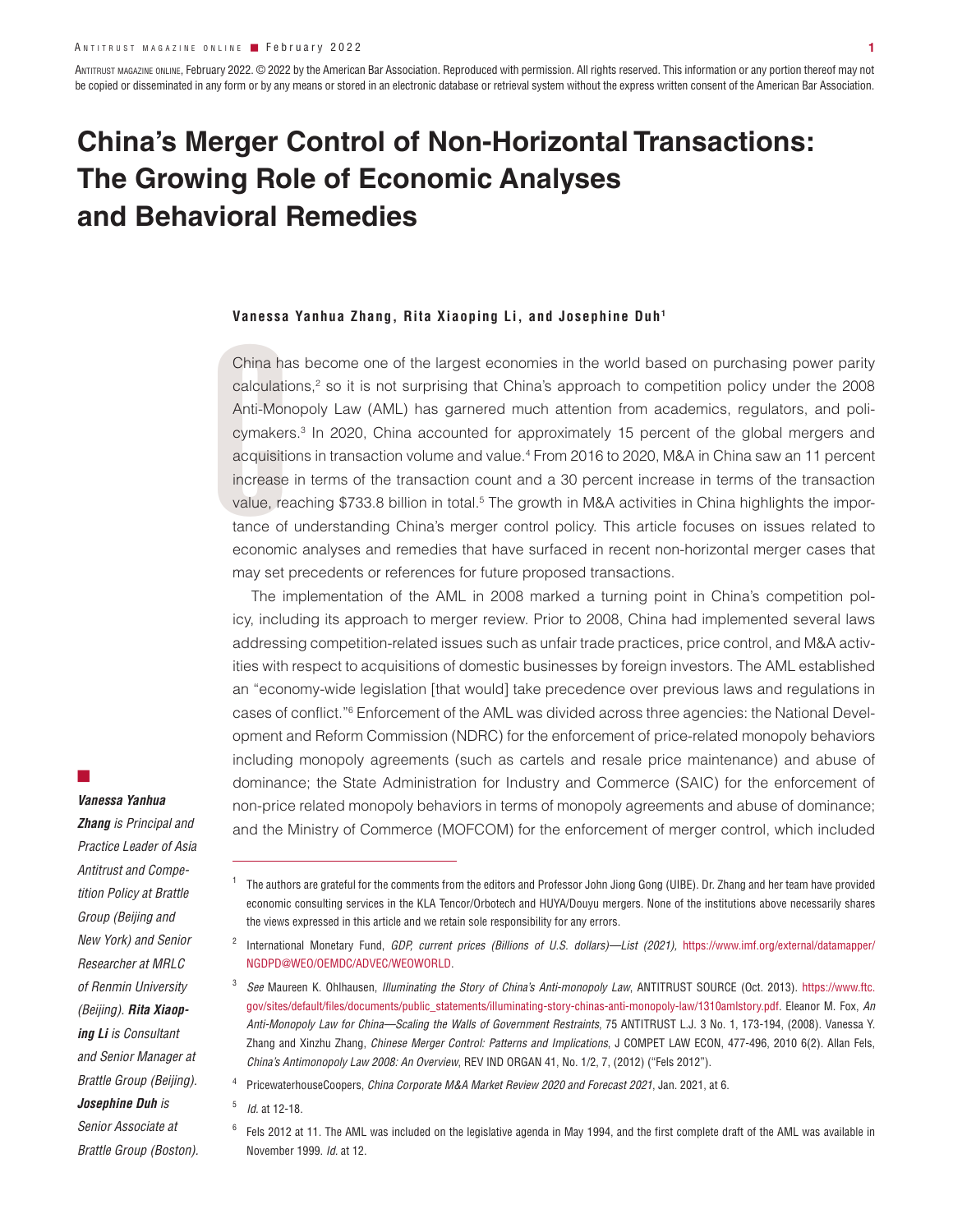mergers and other forms of joint ventures and strategic business alliances.7 Merger control is addressed in Articles 20 through 31 of the AML, where Article 27 discusses the "factors [that] shall be taken into consideration in the review" and Article 28 acknowledges possible pro-competitive justifications.<sup>8</sup> The agencies have also released supplementary guidelines that provide more details about their approaches to assessing specific issues, such as *Guidelines Concerning the Definition of Relevant Markets* in 2009 and *Interim Regulations on the Assessment of the Competition Effects of Concentrations of Undertakings under the Anti-Monopoly Law* in 2011.9

In 2018, China consolidated competition policy enforcement under the newly created State Administration for Market Regulation (SAMR).<sup>10</sup> SAMR has also taken steps to "consolidate antimonopoly laws and regulations, unify antimonopoly working systems and rules, strengthen the efforts of antimonopoly law enforcement, and efficiently carry out international cooperation in combating anticompetitive conduct."11 For example, to increase consistency of AML enforcement, SAMR has created "30 working policies and 62 law enforcement document templates covering the whole process and the entire field of anti-monopoly work" and issued "15 template documents . . . to provincial Administrations for Market Regulation to improve the quality and efficiency of anti-monopoly law enforcement."12 On November 18, 2021, the National Anti-Monopoly Bureau was officially established, aiming at elevating and strengthening anti-monopoly supervision in China. At the opening ceremony, Wang Yong, Head of the Anti-Monopoly Commission of the State Council, explained that the move reflects the great importance that the Central Committee of the Chinese Communist Party and the State Council place on antitrust enforcement work.13 Gan Lin, Deputy Chief of SAMR, was appointed as head of the new bureau. The new administration consists of three divisions, each focusing on a different task: policymaking, antitrust enforcement, and merger reviews.14 The Competition Policy and Big Data Center was also launched to strengthen theoretical research and technical support on antitrust and competition policy enforcement.15 The systematic organizational change will strengthen and enlarge antitrust enforcement in the near future.

<sup>7</sup> Susan Ning, Kate Peng, Sibo Gao and Ting Gong, *NDRC's Enforcement in 2016*, CPI Antitrust Chronicle (Mar. 2017), https://www.competitionpolicyinternational.com/wp-content/uploads/2017/03/CPI-Ning.pdf

<sup>&</sup>quot;Concentrations" may refer to "three types of business transactions/practices: (1) mergers of multiple undertakings; (2) acquisitions of control of other business undertakings via purchase of equities or assets; and (3) acquisition, via contracts or other means, of control of other undertakings or of the capability to exercise a decisive influence on other undertakings." *Id*. As a shorthand, this article will generally refer to concentrations as mergers.

<sup>8</sup> Ministry of Commerce People's Republic of China, *Anti-monopoly Law of the People's Republic of China*, (Aug. 3, 2008), http://english. mofcom.gov.cn/article/policyrelease/Businessregulations/201303/20130300045909.shtml.

<sup>9</sup> See below for further discussion. *See also* Ping Lin and Jingjing Zhao, *Merger Control Policy under China's Anti-Monopoly Law,* REV IND ORGAN 41, 109-132, (2012), at 115-116.

<sup>&</sup>lt;sup>10</sup> Interview with Wu Zhenguo, Director General, Anti-Monopoly Bureau of the State Administration for Market Regulation (SAMR), Peo*ple's Republic of China*, An t i t r u s t So u r c e (June 2021), https://www.cqn.com.cn/zj/attachment/2021-07/07/5f5a25b6-909f-4d33-bdfa-30e2066263d6.pdf, at 1.

<sup>11</sup> *Id.*

<sup>12</sup> *Id.* at 3.

<sup>13</sup> Xinhua, China establishes anti-monopoly bureau to secure fair competition, CHINA DAILY (Nov. 19, 2021), https://www.chinadaily.com. cn/a/202111/19/WS61973a37a310cdd39bc765f5.html.

<sup>14</sup> Zhang Zhi, *National Anti-monopoly Bureau Established with Three New Divisions, Making it Imperative to Break the Super Platform Monopoly*, CHINATIMES (Nov. 20, 2021), https://www.chinatimes.net.cn/article/112501.html.

<sup>&</sup>lt;sup>15</sup> Press Release, China Discipline Inspection and Supervision News, Reform and Innovation to Open Up a New Anti-Monopoly Prospect— An Interview with Gan Lin, Deputy Chief of SAMR, Director-General of National Anti-Monopoly Bureau and Secretary-General of Anti-Monopoly Commission of the State Council (Dec. 19, 2021), https://www.samr.gov.cn/xw/mtjj/202112/t20211219\_338196.html.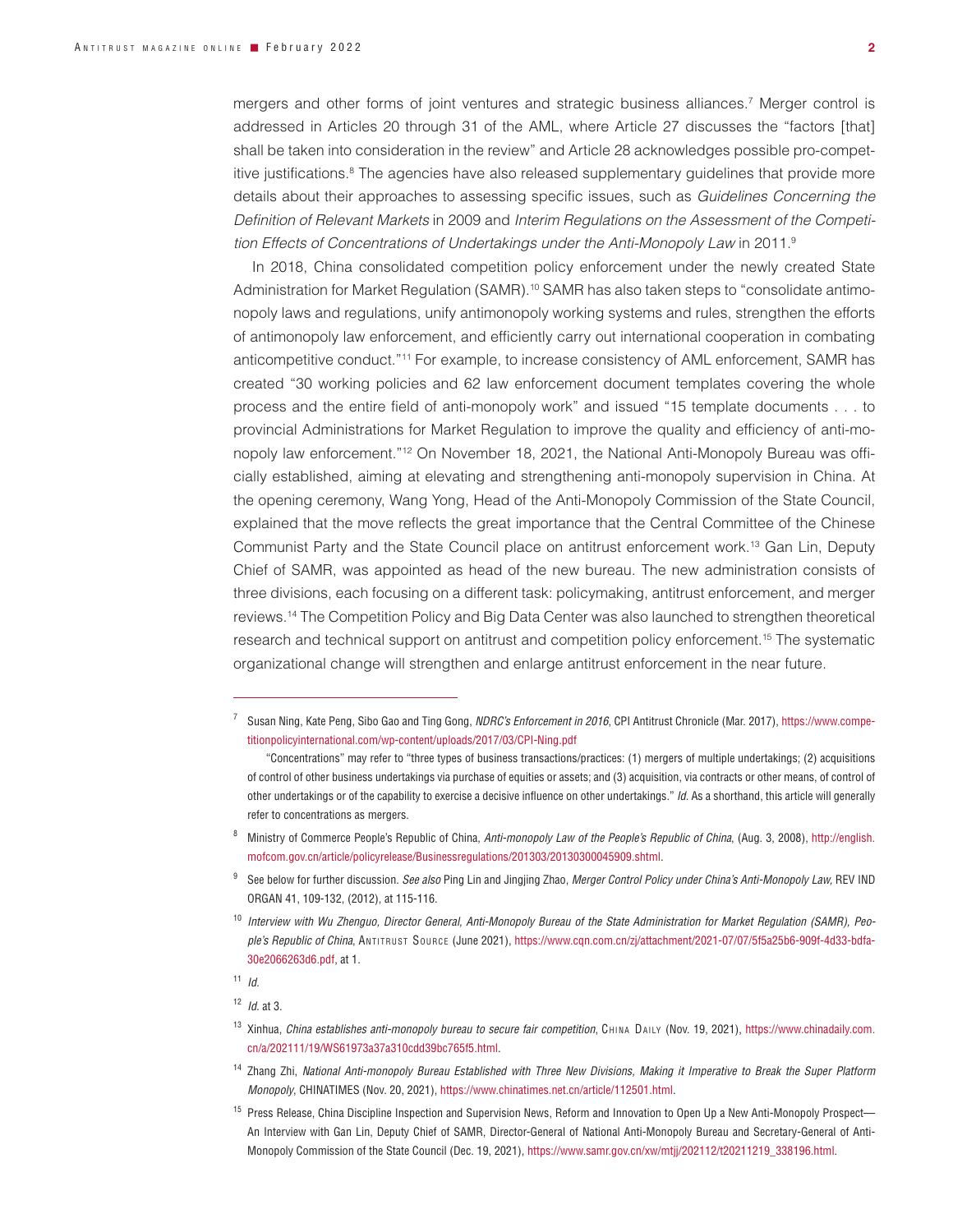Early assessments of China's merger control policy raised some issues of non-transparency, political interests, and lack of rigorous economic analysis. For example, in a 2012 survey of attorneys at Chambers-ranked international law firms outside of China, respondents relayed that "Chinese merger review lacks the intellectual foundations of U.S. or E.U. industrial organization economics as the driver of merger control" and that "in [conditionally approved] cases, antitrust economic analysis plays a minor role relative to the same or similar mergers in Europe or the United States."16 Similarly, an overview of China's AML published in 2012 claimed the following "Chinese characteristics" of its competition law: "[state-owned enterprises] have a special role in the Chinese economy"; "a desire not to unduly inhibit the development of Chinese businesses"; and "distinctive challenges that arise from the widespread existence of administrative monopoly and local protectionism."17

*China's merger* 

*control policy has* 

*in recent years,* 

*with growing use of* 

*economic analysis and* 

*adopted by Chinese* 

*regulators.*

*evolved significantly* 

However, China's merger control policy has evolved significantly in recent years, with growing use of economic analysis and behavioral remedies adopted by Chinese regulators. In particular, we focus on conditionally approved, non-horizontal transactions in the last four years after SAMR was formed. In the words of the article summarizing the 2012 practitioner survey, conditionally approved cases are the "cases where differences in approaches would matter the most."<sup>18</sup> Drawing on SAMR's publicly released decisions regarding conditionally approved (or enjoined) transactions, we show how SAMR's approach in practice aligns with the economic principles that China has delineated in its guidelines and provisions.

#### **Trends in China's Merger Control of Non-Horizontal Transactions** *behavioral remedies*

As of July 2021, 3,770 merger cases have been closed in China since 2008, of which 50, or approximately 1.33 percent, were conditionally approved, and three were rejected.19 In its 2019 *Annual Report on Antitrust Enforcement in China*, SAMR reported a marked increase in the number of conglomerate transactions and decrease in horizontal transactions that year. Specifically, there were 206 horizontal transactions (or 44 percent of merger filings in 2019), which is a drop of 17 percent from 2018; 94 vertical transactions (or 20 percent of merger filings in 2019), which is a decrease of 4 percent from 2018; and 165 conglomerate transactions (or 36 percent of merger filings in 2019), which is an increase of 35 percent from 2018. $20 \text{ In } 2020$ , the number of vertical and conglomerate transactions accounted for 16 percent (78 transactions) and 34 percent (160 transactions), respectively, of the merger filings.<sup>21</sup> Even so, the fact that 50 percent (or more) of merger filings had vertical or conglomerate elements in 2019 and 2020 represents a far greater share than in 2011, when vertical and conglomerate transactions accounted for only 8 percent and 26 percent, respectively.<sup>22</sup>

<sup>16</sup> D. Daniel Sokol, *Merger Control under China's Anti-Monopoly Law*, N.Y.U. J. LAW & BUS. 10, No. 1 (2013): 16 and 18 ("Sokol 2013").

<sup>17</sup> Fels 2012 at 27.

<sup>18</sup> Sokol 2013 at 18.

<sup>&</sup>lt;sup>19</sup> Chenying Zhang, Reinforce Anti-monopoly Review of the Concentration of Undertakings and Promote the Standardized and Orderly Devel*opment of Platform Economy, CE.CN* (July 10, 2021), http://www.samr.gov.cn/xw/mtjj/202107/t20210710\_332526.html

<sup>20</sup> State Administration for Market Regulation, *Annual Report on Antitrust Enforcement in China (2019)* (Dec. 25, 2020), http://www.gov.cn/ xinwen/2020-12/25/5573435/files/195171fdee024615933c10d57f141171.pdf, at 19.

<sup>21</sup> State Administration for Market Regulation, *Annual Report on Antitrust Enforcement in China (2020)*, (Sept. 3, 2021), http://www.gov.cn/ xinwen/2021-09/24/5639102/files/77006c5bccc04555aa05f30c9a296267.pdf, at 42.

<sup>&</sup>lt;sup>22</sup> Press Release, State Council Information Office, Press Conference on the 2012 Antitrust Work Progress Held by the Ministry of Commerce (Dec. 31, 2012), http://www.scio.gov.cn/xwfbh/gbwxwfbh/xwfbh/swb/Document/1263553/1263553.htm.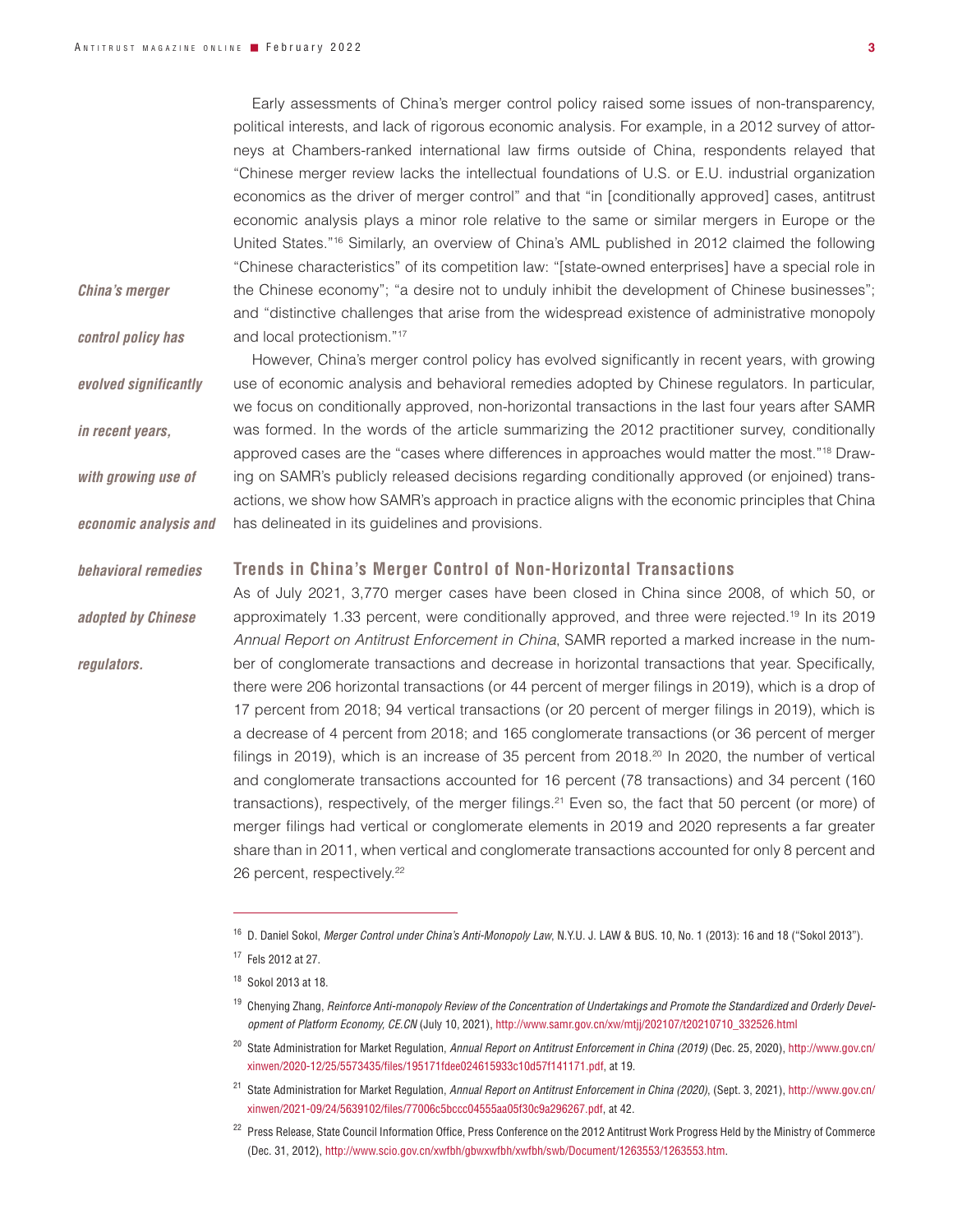Figure 1 below depicts the number of conditionally approved cases by year and by transaction type.23 Conditionally approved pure horizontal cases accounted for 40 percent and 25 percent, respectively, in 2019 and 2020, much lower than 75 percent in 2011, indicating a substantial decrease of pure horizontal cases.



**Figure 1. Number of Conditionally Approved Merger Cases by Transaction Type, 2008 through 2020**

Source: State Administration for Market Regulation, *Annual Report on Antitrust Enforcement in China (2020)* September 3, 2021, at 45.

Table 1 provides a summary of the 14 transactions with non-horizontal components between 2017 and 2020. Eleven of the 14 transactions also have horizontal overlap between the merging parties. Similarly, 11 of the 14 transactions have vertical overlap, and 9 transactions involve a conglomerate. During this period, the most common transaction type among conditionally approved non-horizontal transactions is "horizontal and vertical" in five transactions and the remaining three types ("horizontal and conglomerate," "vertical and conglomerate," and "horizontal, vertical, and conglomerate") account for three transactions each.

<sup>&</sup>lt;sup>23</sup> The transaction types are summarized in each announcement issued by MOFCOM (before Mar. 2018) and SAMR. The announcements are publicly available at Anti-monopoly Bureau, MOFCOM, http://fldj.mofcom.gov.cn/article/ztxx/ and State Administration for Market Regulation, http://www.samr.gov.cn/fldj/tzgg/ftjpz/.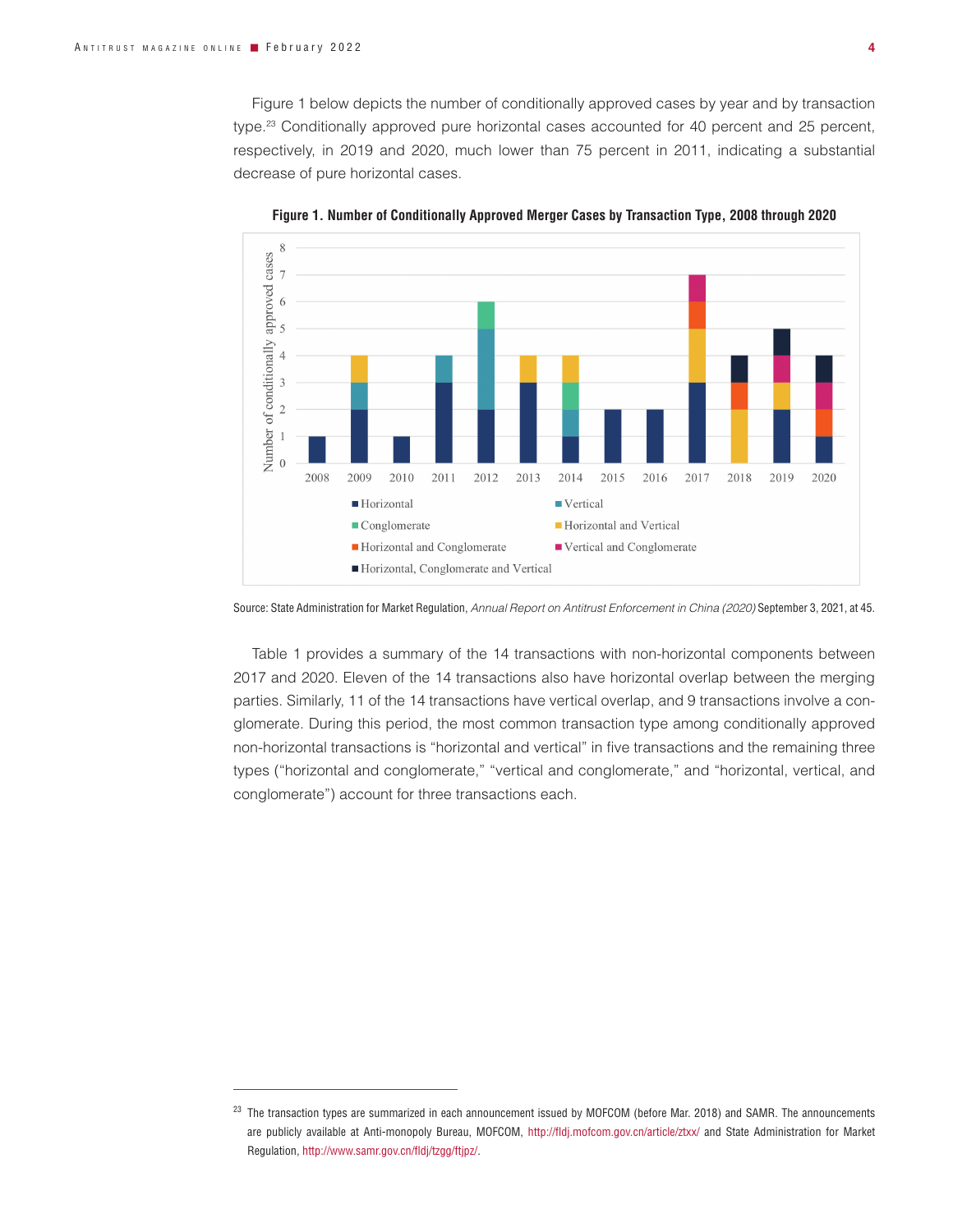|              | <b>Approval Date Merging Parties</b>         | Industry                      | <b>Transaction Types</b>            | <b>Remedy Type</b>    |
|--------------|----------------------------------------------|-------------------------------|-------------------------------------|-----------------------|
| May 2, 2017  | Dow / Dupont                                 | Agriculture & Chemicals       | Horizontal & Vertical               | Behavioral/Structural |
| Aug 22, 2017 | Broadcom / Brocade                           | Semiconductor                 | Vertical & Conglomerate             | <b>Behavioral</b>     |
| Oct 5, 2017  | HP / Samsung                                 | Printer                       | Horizontal & Conglomerate           | <b>Behavioral</b>     |
|              | Nov 7, 2017 Maersk / Hamburg Süd             | Shipping                      | Horizontal & Vertical               | <b>Behavioral</b>     |
|              | Mar 13, 2018 Bayer / Monsanto                | Agriculture                   | Horizontal & Vertical               | Behavioral/Structural |
|              | Jul 25, 2018 Essilor / Luxottica             | <b>Evewear Products</b>       | Horizontal, Vertical & Conglomerate | Behavioral            |
|              | Sep 30, 2018 Linde / Praxair                 | <b>Industrial Gases</b>       | Horizontal & Vertical               | Behavioral/Structural |
|              | Nov 23, 2018 United Tech. / Rockwell Collins | Aircraft                      | Horizontal & Conglomerate           | Behavioral/Structural |
|              | Feb 13, 2019 KLA-Tencor / Orbotech           | Semiconductor                 | Vertical & Conglomerate             | Behavioral            |
|              |                                              | <b>Optical Communications</b> | Horizontal, Vertical & Conglomerate | <b>Behavioral</b>     |
|              | Oct 18, 2019 Garden Bio-chem / Royal DSM     | <b>Biomedical</b>             | Horizontal & Vertical               | <b>Behavioral</b>     |
| Apr 2, 2020  | Infineon / Cyprus                            | Semiconductor                 | Horizontal & Conglomerate           | <b>Behavioral</b>     |
| Apr 16, 2020 | Nvidia / Mellanox                            | Biomedical                    | Vertical & Conglomerate             | <b>Behavioral</b>     |
|              | May 15, 2020 ZF Friedrichshafen AG / Wabco   | Auto Parts                    | Horizontal, Vertical & Conglomerate | Behavioral            |

| Table 1. Summary of Conditionally Approved Non-Horizontal Transactions |
|------------------------------------------------------------------------|
| in China, 2017 through 2020                                            |

Sources: Announcements issued by the State Administration for Market Regulation and the Ministry of Commerce.

# **Growing Role of Economic Analyses in Merger Review**

China's merger control policy relies on economic principles to define relevant markets and assess competitive effects. These principles are delineated in the 2009 *Guidelines Concerning the Definition of Relevant Markets* and 2011 *Interim Provisions on Assessing the Impact of Concentration of Undertakings on Competition*, respectively.24 These guidelines and provisions highlight the economic factors and efficiency arguments that should be "comprehensively considered" in the analysis of horizontal and non-horizontal mergers. Below, we first discuss these elements in the context of market definition and then for competitive effects. To illustrate how these principles play out in practice, we offer examples from recent conditionally approved non-horizontal transactions.

**Defining Relevant Markets.** China's guidelines primarily utilize the concept of demand (and, where applicable, supply) substitution to define a relevant market in antitrust analysis, regardless of whether the transaction is horizontal or non-horizontal.<sup>25</sup> Chinese regulators consider characteristics and functionalities of the product, price differentials, and sales channels, among other things, when defining relevant markets.26 In particular, important factors include transportation costs and characteristics, the area in which consumers choose a product or suppliers distribute a product, and trade barriers such as tariffs.<sup>27</sup> The quidelines also describe the hypothetical

- <sup>26</sup> *Id.* at Article VIII.
- <sup>27</sup> *Id.* at Article IX.

<sup>&</sup>lt;sup>24</sup> General Office of the State Council, *Guidelines of the Anti-Monopoly Commission of the State Council on the Definition of Relevant Mar*kets (May 24, 2009), http://www.gov.cn/zwhd/2009-07/07/content\_1355288.htm ("Guidelines on the Definition of Relevant Markets"); Ministry of Commerce of People's Republic of China, *Interim Provisions on Assessing the Impact of Concentration of Undertakings on Competition*, (Aug. 29, 2011), www.gov.cn/zwgk/2011-09/02/content\_1939083.htm ("Interim Provisions on Assessing the Impact of Concentration*"*).

<sup>&</sup>lt;sup>25</sup> Guidelines on the Definition of Relevant Markets at Articles IV-VI.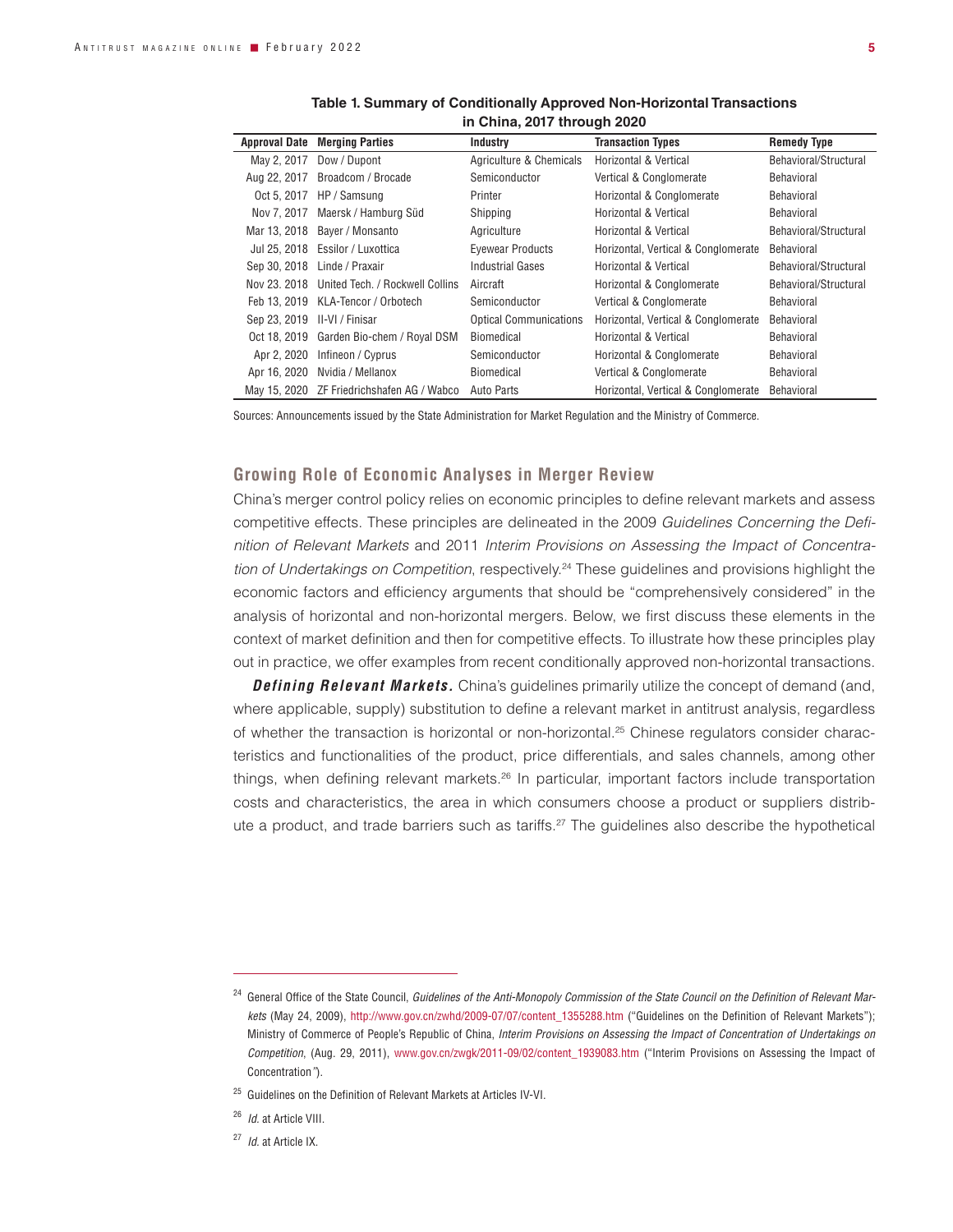monopolist test as an analytical tool that can "help resolve uncertainties that may arise in the definition of the relevant market."28

In its merger-review decision announcements, SAMR specifies the relevant market(s) and whether the relationships between firms are horizontal, vertical, or adjacent. For example, in its review of the proposed merger between Essilor and Luxottica (which was conditionally approved in July 2018), SAMR defined the relevant product markets as wholesale of optical lenses, wholesale of optical frames, wholesale of sunglasses, and retail eyewear products.<sup>29</sup> SAMR further identified mid-to-high-end and low-end submarkets within the wholesale markets for optical lenses, optical frames, and sunglasses based on analyses of differences in product pricing, the opinions of industry associations and participants, and conclusions from two market surveys.<sup>30</sup> SAMR documented the market shares of the merging entities and of the top competitors for each relevant market.31 Across these markets, SAMR found horizontal, vertical, and adjacent relationships. For example, Essilor and Luxottica have "limited horizontal overlap" in mid-to-high-end sunglasses (as well as mid-to-high-end and low-end optical lenses), a vertical relationship between the wholesale markets and retail market, and an adjacent relationship between the optical lens, optical frames, and sunglasses wholesale markets.<sup>32</sup> For mid-to-high-end sunglasses, SAMR noted that Luxottica either owns or licenses marquee brand names such as Oakley, Ray-Ban, Chanel, and Bulgari, while Essilor has acquired locally known brands such as Tyrannosaurus, Mosen, and Baosheng in recent years.33 Therefore, the merger would further "strengthen" the position of Essilor and Luxottica in the mid-to-high-end sunglasses market.

Regarding the relevant geographic markets, SAMR tends to define a global market in industries involving global trade such as semiconductors, shipping, and potassium chloride fertilizer. Examples include ASE Group's acquisition of Siliconware Precision Industries, Google's acquisition of Motorola Mobility Holdings, and the merger of Agrium and Potash Corporation of Saskatchewan.34 SAMR has found that these industries engage in global transactions and that tariff and transportation costs do not constitute substantial entry barriers. In contrast, for consumer products such as eyewear (as in the Essilor/Luxottica transaction), SAMR has defined China-specific markets.<sup>35</sup> In the case of eyewear, SAMR noted that, because of the importance of adapting eyewear to the

- <sup>31</sup> *Id.* at § 4(1)1 and § 4(1)2.
- <sup>32</sup> *Id.* at § 3(1).
- <sup>33</sup> *Id.* at § 4(1)2.

<sup>&</sup>lt;sup>28</sup> *Id.* at Article X. In Article XI, the guidelines discuss potential problems that may arise with the application of the hypothetical monopolist test. For example, in abuse of dominance cases, the current price may be supra-competitive and it needs to be adjusted to the competitive level. As another example, substitution responses may vary across groups of consumers, and different ranges of price increases may be used.

<sup>29</sup> State Administration for Market Regulation, *Announcement of the State Administration of Market Supervision on the Decision to Approve the Anti-monopoly Review of the Merger of Essilor International and Luxottica Group with Additional Restrictive Conditions*, (July 25, 2018), www.samr.gov.cn/fldj/tzgg/ftjpz/202003/t20200309\_312682.html ("Essilor/Luxottica Decision").

 $30$  Essilor/Luxottica Decision at § 3(1). SAMR concluded that the market for retail eyewear products did not need to be segmented because retailers tended to sell all products and, although there are direct and indirect sales channels, the sales models are "strong substitutes for each other."

<sup>34</sup> MOFCOM, *Announcement of the conditional approval of ASE Group's acquisition of Siliconware Precision Industries Co., Ltd.* (November 24, 2017), http://www.mofcom.gov.cn/article/b/c/201712/20171202690190.shtml; MOFCOM, *Announcement of the conditional approval of Google's acquisition of Motorola Mobility Holdings, Inc.* (May 19, 2012), http://www.mofcom.gov.cn/article/b/c/201205/20120508134325. shtml; MOFCOM, *Announcement of the conditional approval of the merger of Agrium Inc. and Potash Corporation of Saskatchewan Inc.* (Nov. 6, 2017), http://www.mofcom.gov.cn/article/b/c/201711/20171102669581.shtml.

 $35$  Essilor/Luxottica Decision at § 3(2)1 and §3(2)2.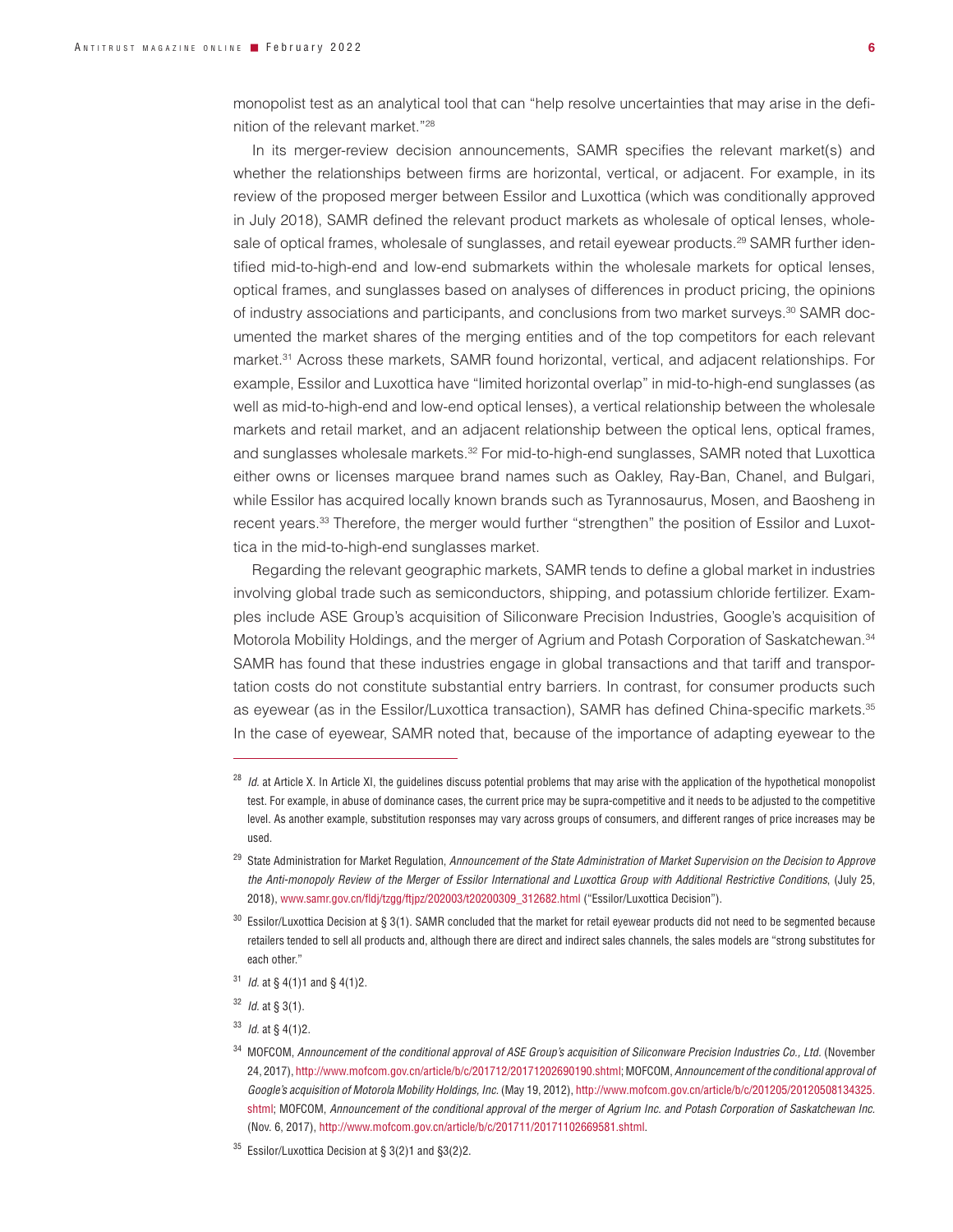facial features of Chinese people, the relevant geographic market for wholesale optical lenses,

*In its assessment* 

*of competitive* 

*effects of horizontal* 

*and non-horizontal* 

*mergers, China* 

*focuses on potential* 

*unilateral effects,* 

*coordinated effects,* 

*and foreclosure* 

*possibilities.*

optical frames, and sunglasses is the Chinese market.36 Outside the consumer products sector, another example is the market for aluminum auto body panels (as in the Novelis/Aleris case), where SAMR recognized the significant differences in the competitive structure of the Chinese market from other jurisdictions, and the fact that the major foreign operators localized their production by establishing plants in China. Therefore, SAMR concluded that the relevant geographic market was limited to China only.37

*Analyzing Competitive Effects in Non-Horizontal Transactions.* In its assessment of competitive effects of horizontal and non-horizontal mergers, China focuses on potential unilateral effects, coordinated effects, and foreclosure possibilities.<sup>38</sup> More specifically, for vertical mergers, the theories of harm may involve input foreclosure (*i.e*., the ability of the merged entity to restrict access by downstream competitors to upstream products) and customer foreclosure (*i.e*., the ability of the merged entity to prevent upstream competitors from accessing downstream customers). For conglomerate mergers, the theory of harm may hinge upon foreclosure via the merged firm leveraging its position in an adjacent market, such as a bundling or tying arrangement.

As exemplified in the merger between ZF Friedrichshafen and WABCO Holding Company, which was conditionally approved in May 2020, SAMR used economic analysis to quantify the incentive of the merged entity to foreclose rivals.39 In particular, SAMR analyzed whether it would be profitable for the combined entity to implement a "raw material refusal to deal strategy" (*i.e.*, a form of input foreclosure) on the mechanical automatic transmission controller, which is the core component of the mechanical automatic transmission.40 SAMR determined that the combined entity could profitably refuse to deal because WABCO's Chinese customers' purchase volume was significantly less than the purchase volume in the global market, enabling it to achieve input foreclosure with lower costs in the Chinese market; moreover, WABCO's Chinese customers lacked supply contract protections.41 In addition, with the anticipated expansion of the Chinese mechanical automatic transmission market (as the penetration rate of mechanical automatic transmissions is expected to increase from 2 percent in 2018 to 20 percent in 2023), foreclosure would likely strengthen the position of the combined entity and enable it to capture the growing market at the expense of its downstream competitors.42

To analyze anticompetitive effects in adjacent markets through bundling or tying, SAMR has used diversion ratios to quantify the potential impact. In its analysis of the merger between Essilor and Luxottica, SAMR conducted a critical diversion ratio analysis on the wholesale prices and gross profit margins of Essilor's optical lenses and Luxottica's optical frames.<sup>43</sup> The results showed that the combined entity could increase its profits through bundling, which could exclude

<sup>36</sup> *Id.* at § 3(2)1.

 $37$  Novelis/Aleris Decision at § 3(2).

<sup>&</sup>lt;sup>38</sup> Interim Provisions on Assessing the Impact of Concentration, at Articles IV and V.

<sup>39</sup> State Administration for Market Regulation, *Announcement of the State Administration for Market Regulation on the Anti-Monopoly Review Decision on Approving ZF's Acquisition of Equity in WABCO Holding Company with Additional Restrictive Conditions* (May 15, 2020), http://www.samr.gov.cn/fldj/tzgg/ftjpz/202005/t20200515\_315255.html ("ZF/WABCO Decision").

<sup>40</sup> ZF/WABCO Decision at § 4(2)1.

<sup>41</sup> *Id*.

<sup>42</sup> *Id.* at § 4(2)2.

<sup>43</sup> Essilor/Luxottica Decision at §4(2)1.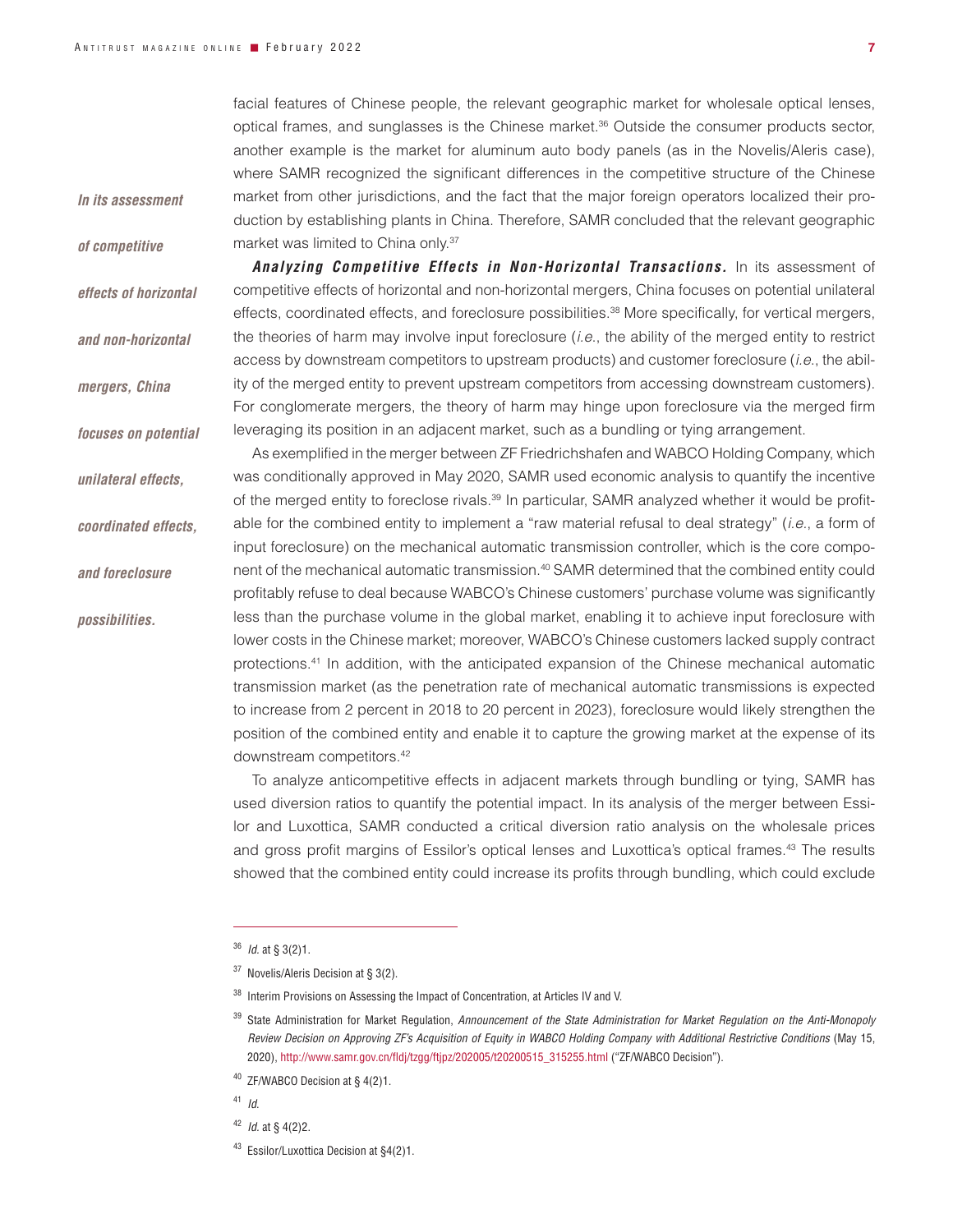competitors in both markets.44 SAMR also found that the merged firm would have incentives to bundle or tie the wholesale of optical lenses (both mid-to-high-end and low-end) with mid-to-highend sunglasses.45 As specified in its license agreements for sunglasses, Luxottica is required to meet minimum sales levels over the five- to ten-year duration of the contract. Thus, Luxottica has the incentive to "promote the sale of sunglasses," which may be facilitated through bundling or tying its wholesale optical lenses and sunglasses products.<sup>46</sup> **Use of Behavioral Remedies in China's Merger Control** Whereas other jurisdictions (such as the United States and European Union) tend to favor structural remedies to address anticompetitive concerns in mergers, China tends to prefer behavioral remedies and imposes structural remedies in relatively few cases.<sup>47</sup> Of the 48 mergers that were approved with conditions from 2008 to 2020, the Chinese authorities adopted behavioral remedies in 39 mergers (or 81.3 percent), whereas structural remedies were required in 20 mergers (or 41.7 percent).<sup>48</sup> Among non-horizontal transactions, the differences are even starker: there have been 25 conditionally approved mergers with behavioral remedies (representing 100 percent of conditionally approved non-horizontal transactions) compared with just six non-horizontal mergers with structural remedies.<sup>49</sup> Compared with structural remedies, SAMR views behavioral remedies as more flexible, particularly in addressing anticompetitive concerns in non-horizontal transactions. In an interview with *The Antitrust Source*, Mr. Wu Zhenguo (Director-General of the Anti-Monopoly Bureau of SAMR) summarized the advantages of behavioral remedies as follows: [B]ehavioral conditions can reduce the adverse effects of concentration on competition and maximize the efficiency of concentration, which can effectively maintain market competition and fully protect the interests of the parties concerned. In some cases, as the market can change rapidly and the competition issues are complicated, behavioral conditions can be designed according to the specific circumstances of the cases. Also, in the process of monitoring the implementation of the restrictive conditions, behavioral conditions have their unique advantage because they can be adjusted in time with the change of the market.<sup>50</sup> *Whereas other jurisdictions (such as the United States and European Union) tend to favor structural remedies to address anticompetitive concerns in mergers, China tends to prefer behavioral remedies and imposes structural remedies in relatively few cases.*

<sup>44</sup> *Id*.

<sup>47</sup> For competition harm due to high market concentration after merger, SAMR not only adopted common structural remedies, but also adopted the restrictive condition of "hold-separate" and set certain conditions on expiration and relief. From 2008 to 2020, there are eight cases involving the "hold-separate" condition, three of which occurred in 2019. The period of remedy is between two and five years.

The eight cases with a "hold-separate" condition are: Seagate's acquisition of Samsung's hard disk drive business (2011); Western Digital Corp's acquisition of Hitachi LG Storage, Inc. (2012); Marubeni Corporation's acquisition of Gohigh (2013); MediaTek's merger with MStar Semiconductor, Inc. (Cayman) (2013); ASE Group's acquisition of Siliconware Precision Industries Co., Ltd. (2017); Cargotec's acquisition of Derris (2019); II-VI Incorporated's acquisition of Finisar (2019); and the joint venture between Zhejiang Garden Biochemical High-Tech Co., Ltd. and Royal DSM (2019).

- <sup>48</sup> Over the same period, there have been 12 transactions with both behavioral and structural remedies. *See* announcements issued by the Anti-Monopoly Bureau of MOFCOM, http://fldj.mofcom.gov.cn/article/ztxx/, and SAMR, http://www.samr.gov.cn/.
- <sup>49</sup> *Id*. Over the same period, there have been no non-horizontal cases with purely structural restrictions imposed.
- <sup>50</sup> *Interview with Wu Zhenguo, Director General, Anti-Monopoly Bureau of the State Administration for Market Regulation (SAMR), People's Republic of China*, ANTITRUST SOURCE (June 2021), https://www.cqn.com.cn/zj/attachment/2021-07/07/5f5a25b6-909f-4d33-bdfa-30e2066263d6.pdf, at 12-13.

<sup>45</sup> *Id.* at § 4(2)2.

<sup>46</sup> *Id.*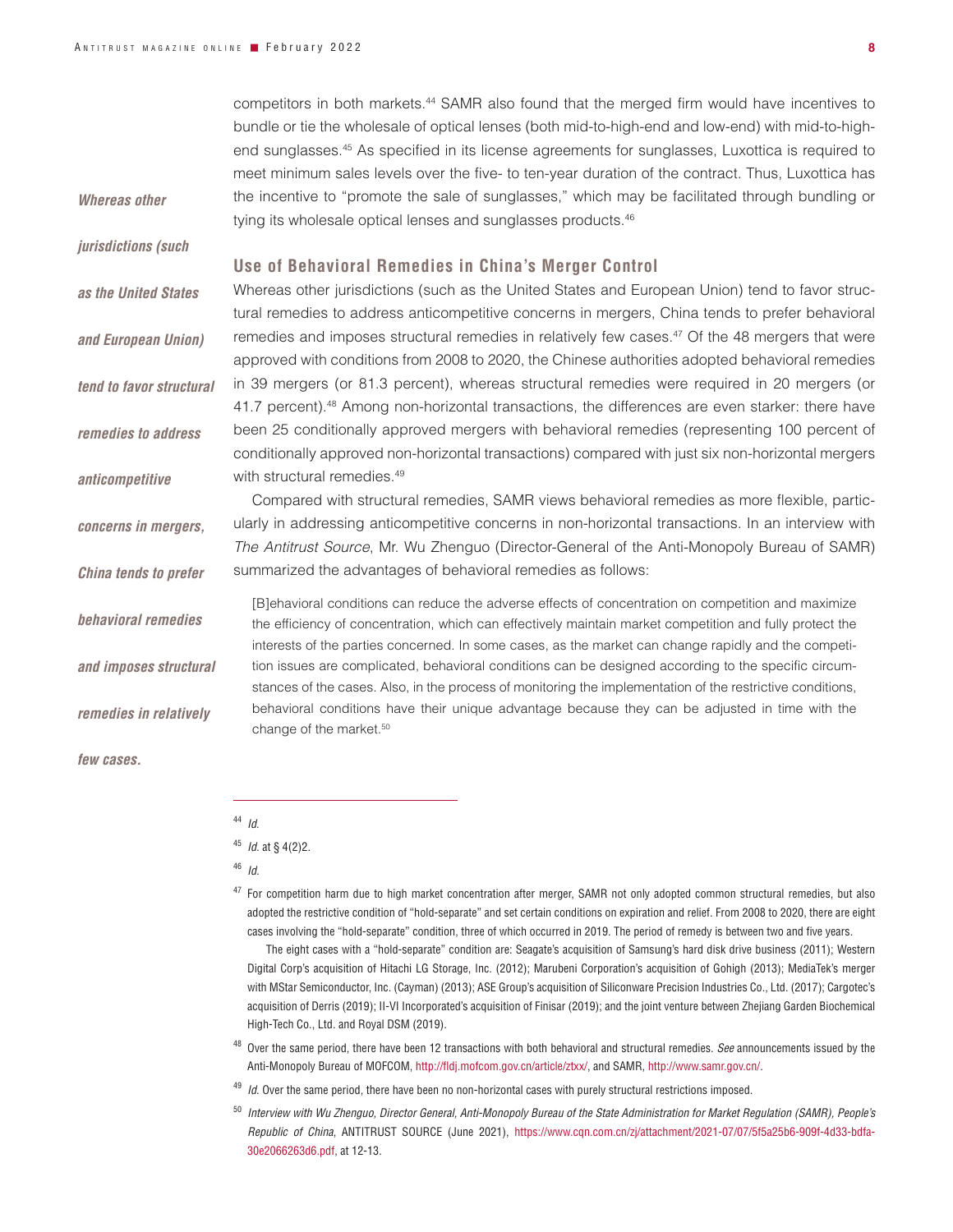To address exclusionary behavior through, for example, anticompetitive bundling and tying arrangements or input foreclosure, SAMR has adopted behavioral remedies such as prohibiting the practice of bundling and tying, ensuring continuous supply, and ensuring interoperability or compatibility.51 When input foreclosure threatens to harm competition among Chinese companies, SAMR may impose conditions on the merging entities to ensure continuous supply of the input product(s) under the principle of fair, reasonable, and non-discriminatory ("FRAND") dealing.<sup>52</sup> Since 2017, the typical duration of the behavioral obligations ranges from five to ten years.<sup>53</sup> At the end of the remedy period, the combined entity may submit a request to the agency to relieve the obligation(s).54 As illustrated in the case involving Corun, Toyota China, Primearth EV Energy (PEVE), Changshu Xinzhongyuan, and Toyota Tsusho, SAMR has lifted restricted conditions when industry conditions have evolved in a way that alleviates competitive concerns.55

Compared with its counterparts in other jurisdictions, China has at times taken a more cautious stance toward conglomerate mergers, as shown by its decisions to adopt behavioral remedies in certain transactions that were approved unconditionally in other jurisdictions. For example, in NVIDIA Corporation's acquisition of Mellanox Technologies and Infineon Technologies' acquisition of Cypress Semiconductor, SAMR expressed concerns that bundling and tying might occur after the close of the mergers and, in its remedies, prohibited the merging parties from bundling or imposing other unreasonable terms of sale.<sup>56</sup>

## **Case Studies of Mergers with a Non-Horizontal Component**

China, like other jurisdictions, has seen an increase in proposed transactions that involve a non-horizontal component. We highlight two recent cases that exemplify SAMR's approach to assessing the competitive effects of vertical or adjacent relationships. First, we review KLA-Tencor's acquisition of Orbotech, which was conditionally approved by SAMR in February 2019. The KLA-Tencor/ Orbotech merger showcases SAMR's focus on potential anticompetitive effects that may arise from input foreclosure, particularly in the semiconductor industry. Second, we discuss the proposed merger between HUYA and DouYu, which SAMR enjoined in July 2021. SAMR conducted a comprehensive review of the proposed transaction and raised concerns regarding both unilateral anticompetitive effects from the horizontal overlap in live game-streaming and anticompetitive effects

<sup>51</sup> For example, *see* State Administration for Market Regulation, *SAMR's announcement of the conditional approval of Infineon Technologies' acquisition of Cypress Semiconductor Co.* (Apr. 8, 2020), http://www.samr.gov.cn/fldj/tzgg/ftjpz/202004/t20200408\_313950.html at § 6 ("Infineon/Cypress Decision").

<sup>52</sup> For example, *see* State Administration for Market Regulation, *SAMR's announcement of the conditional approval of NVIDIA Corporation's acquisition of Mellanox Technologies, Ltd.* (Apr. 16, 2020), http://www.samr.gov.cn/fldj/tzgg/ftjpz/202004/t20200416\_314327.html at § 6(2) ("NVIDIA/Mellanox Decision").

<sup>53</sup> Examples include Broadcom's acquisition of Brocade Communications Systems in 2017 and Novelis Aluminum's acquisition of Aleris in 2019. *See* MOFCOM, *The Ministry of Commerce conditionally approved the case of Broadcom's acquisition of Brocade Communications Systems* (Aug. 23, 2017), http://www.mofcom.gov.cn/article/ae/ai/201708/20170802632081.shtml; SAMR, *SAMR's announcement of the conditional approval Novelis Aluminum's acquisition of Aleris*, (Dec. 20, 2019), http://www.samr.gov.cn/fldj/tzgg/ftjpz/201912/ t20191220\_309365.html.

<sup>54</sup> For example, *see* Essilor/Luxottica Decision at § 6(6).

<sup>55</sup> State Administration for Market Regulation, *Announcement of the State Administration for Market Regulation on Lifting the Restrictive Conditions for the Concentration of Operators in the Establishment of Corun, Toyota China, PEVE, Xinzongyuan, and Toyota Tsusho* (April 24, 2020), www.samr.gov.cn/fldj/tzgg/ftjpz/202004/t20200424\_314597.html.

<sup>56</sup> NVIDIA/Mellanox Decision at §§ 4, 6; Infineon/Cypress Decision at §§ 4, 6. The decisions specify that inputs would continue to be supplied to Chinese customers in accordance with FRAND principles. *See* NVIDIA/Mellanox Decision at § 6(2) and Infineon/Cypress Decision at  $§ 6(4).$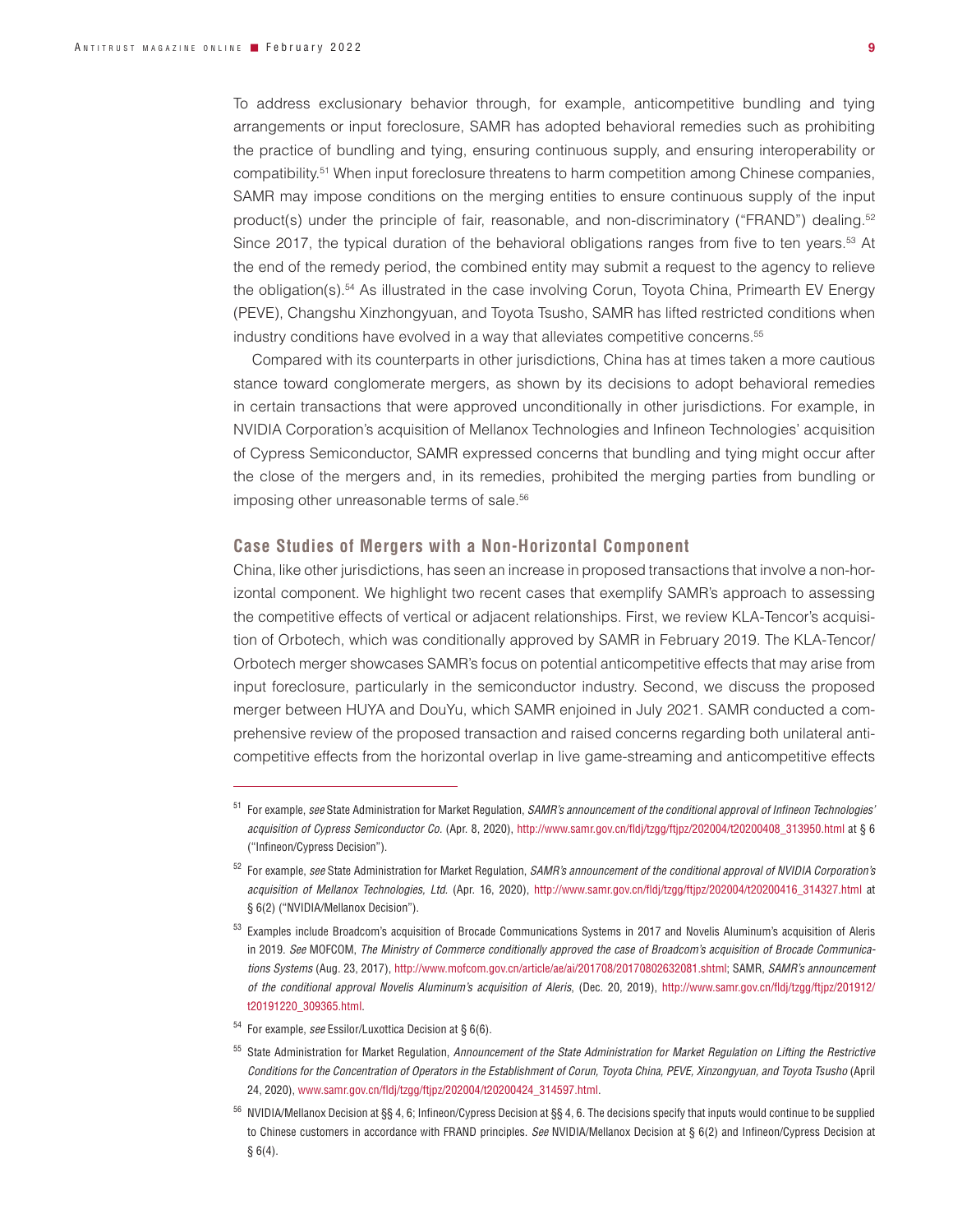that may arise from the two-way vertical foreclosure of the game operation service market and live game-streaming market.

*KLA-Tencor and Orbotech.* On February 20, 2019, SAMR required restrictive conditions to the approval of KLA-Tencor's acquisition of Orbotech.<sup>57</sup> In contrast, the merger was unconditionally approved in other relevant jurisdictions, such as the U.S. and EU.<sup>58</sup> As discussed in more detail below, SAMR imposed behavioral remedies to address concerns of input foreclosure that could arise from the vertical relationship between KLA-Tencor and Orbotech.

SAMR defined three relevant product markets: (1) process control equipment; (2) specialty applications and advanced packaging deposition equipment; and (3) specialty applications and advanced packaging etching equipment.<sup>59</sup> Process control equipment is a necessary input for "evaluating the performance of deposition and etching equipment in the industry" and for providing "an important reference for end application customers to measure the technical capabilities of semiconductor device manufacturers and packaging companies."60 KLA-Tencor produces and sells semiconductor process control equipment, particularly "cutting-edge applications, specialty applications and advanced packaging process control equipment," and Orbotech's business includes "specialty applications and advanced packaging deposition and etching equipment, and the possibility of entering the cutting-edge application deposition and etching equipment market."<sup>61</sup> Thus, there is a vertical relationship between the merging parties. Although the market for semiconductor equipment is global, SAMR focused on the impact of the merger in China.<sup>62</sup>

SAMR found that KLA-Tencor has a "dominant market position in the process control equipment market."<sup>63</sup> Specifically, KLA-Tencor holds 50 to 55 percent of the global process equipment market and 55 to 60 percent of the Chinese process equipment market (whereas the second and third largest competitors have 10 percent market share).<sup>64</sup> In addition, entry barriers are high because "[p]rocess control equipment is a technology- and capital-intensive industry."65 Over time, KLA-Tencor has "accumulated a lot of professional technology and rich industry experience . . . and invests huge amounts of money in research and development every year," both of which will likely ensure KLA-Tencor's leading position in the short term.<sup>66</sup>

Because process control equipment is a necessary input for deposition and etching equipment manufacturing and KLA-Tencor holds a "dominant" position in the process control equipment market, SAMR expressed concerns that the combined entity would have the "motivation and

- <sup>60</sup> *Id.* at § 4(1)2 and § 4(1)3.
- <sup>61</sup> *Id.* at § 3(1)2.
- <sup>62</sup> *Id.* at § 3(2).
- <sup>63</sup> *Id.* at § 4(1)1.
- <sup>64</sup> *Id.*
- <sup>65</sup> *Id.* at § 4(1)4.
- <sup>66</sup> *Id.*

<sup>57</sup> State Administration for Market Regulation, *Announcement of the State Administration for Market Regulation on the Anti-Monopoly Review Decision on Approving KLA-Tencor Corporation's Acquisition of Equities in Orbotech Ltd. With Additional Restrictive Conditions*, (Feb. 20, 2019), https://gkml.samr.gov.cn/nsjg/xwxcs/201902/t20190220\_290940.html ("KLA-Tencor/Orbotech Decision").

<sup>58</sup> Vanesa Yanhua Zhang, John Jiong Gong and Amanda Jing Yang, *Non-Horizontal Mergers in China: A Case Study of KLA-Tencor/Orbotech*, CPI ANTITRUST CHRONICLE (Aug. 2019), https://www.competitionpolicyinternational.com/non-horizontal-mergers-in-china-a-casestudy-of-kla-tencor-orbotech/ at 7 ("Zhang et al. 2019").

 $59$  KLA-Tencor/Orbotech Decision at § 3(1)2. In addition, SAMR considered the potential impact of the merger on "the deposition and etching equipment market for cutting-edge applications."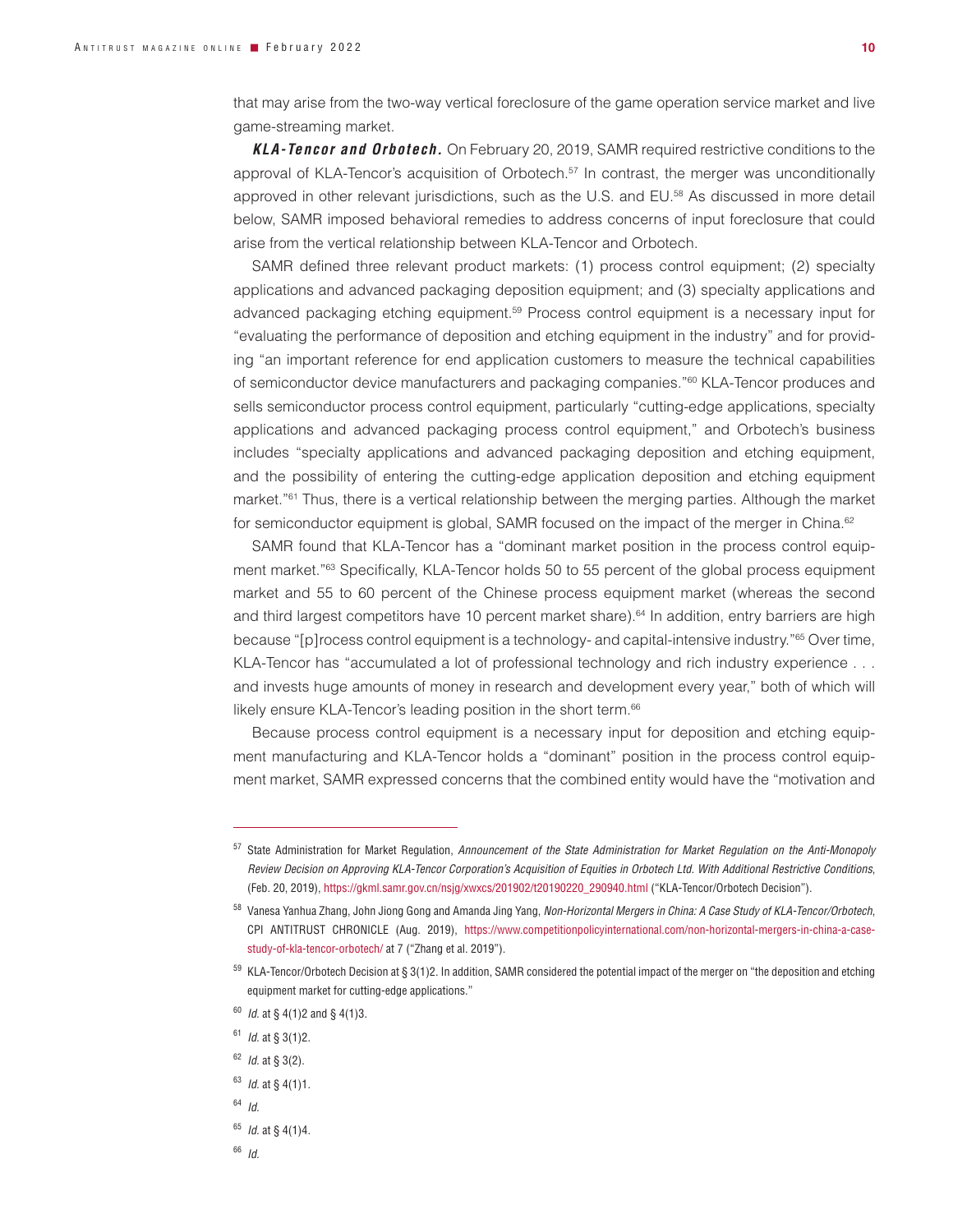*As illustrated in* 

*the KLA-Tencor/*

*Orbotech transaction,* 

*SAMR continues to* 

*closely scrutinize* 

*merger filings in* 

*the semiconductor* 

*industry.*

capabilities to eliminate and restrict market competition in the deposition and etching equipment market"67 in at least five ways:

- 1. The combined entity would be able to impose a "vertical foreclosure" on Orbotech's competitors in the deposition and etching equipment market. Examples of such conduct include: (i) "[refusing, restricting or delaying] the provision of process control equipment and services… and hinder the R&D of competitors' equipment"; (ii) "[providing] Orbotech with priority or exclusive provision of technology, products, services, etc."; and (iii) "[charging] Orbotech's competitors with unreasonably high prices, reduce the quality of their after-sales service, and interfere with the performance evaluation of their equipment. . . . "68
- 2. The combined entity may bundle its process control equipment with deposition and etching equipment and thereby "force semiconductor device manufacturers and packaging companies to abandon purchase of deposition and etching equipment from competitors of Orbotech. . . ."69
- 3. The combined entity may benefit from sensitive information about Orbotech's competitors, such as their "equipment situation and market trends."70
- 4. The combined entity may raise rivals' costs to enter into the market of cutting-edge applications of deposition and etching equipment.<sup>71</sup>
- 5. The combined entity may raise costs for semiconductor device manufacturers and packaging companies by bundling KLA-Tencor's process control equipment and Orbotech's deposition and etching equipment in a way that does not allow these customers to choose alternative deposition and etching equipment manufacturers.72

Based on its analysis of competitive effects, SAMR prescribed three behavioral remedies that would expire after five years. The remedies include: (1) the provision of semiconductor process control equipment and related services to manufacturers in the Chinese market in accordance with the FRAND principle; (2) prohibition of tying or bundling the sales of process control equipment and deposition and etching equipment "in any way, or adding other non-conforming equipment without justifiable reasons"; and (3) protection of sensitive information of Orbotech's competitors in deposition and/or etching equipment manufacturing.<sup>73</sup> These remedies directly address the competitive concerns related to a potential "vertical foreclosure," bundling or tying, and exchange of sensitive business information.

As illustrated in the KLA-Tencor/Orbotech transaction, SAMR continues to closely scrutinize merger filings in the semiconductor industry. Apart from alleviating concerns from potential harm to competition, there is also some indication in the nature of the imposed behavioral remedies that SAMR may also pay attention to fostering growth of the Chinese semiconductor industry, such as requiring the merged entity to supply semiconductor process control equipment and related

- <sup>67</sup> *Id.* at § 4(2).
- <sup>68</sup> *Id.* at § 4(3)1.
- <sup>69</sup> *Id.* at § 4(3)2.
- <sup>70</sup> *Id.* at § 4(3)3.
- <sup>71</sup> *Id.* at § 4(3)4.
- <sup>72</sup> *Id.* at § 4(3)5.
- <sup>73</sup> *Id.* at § 6.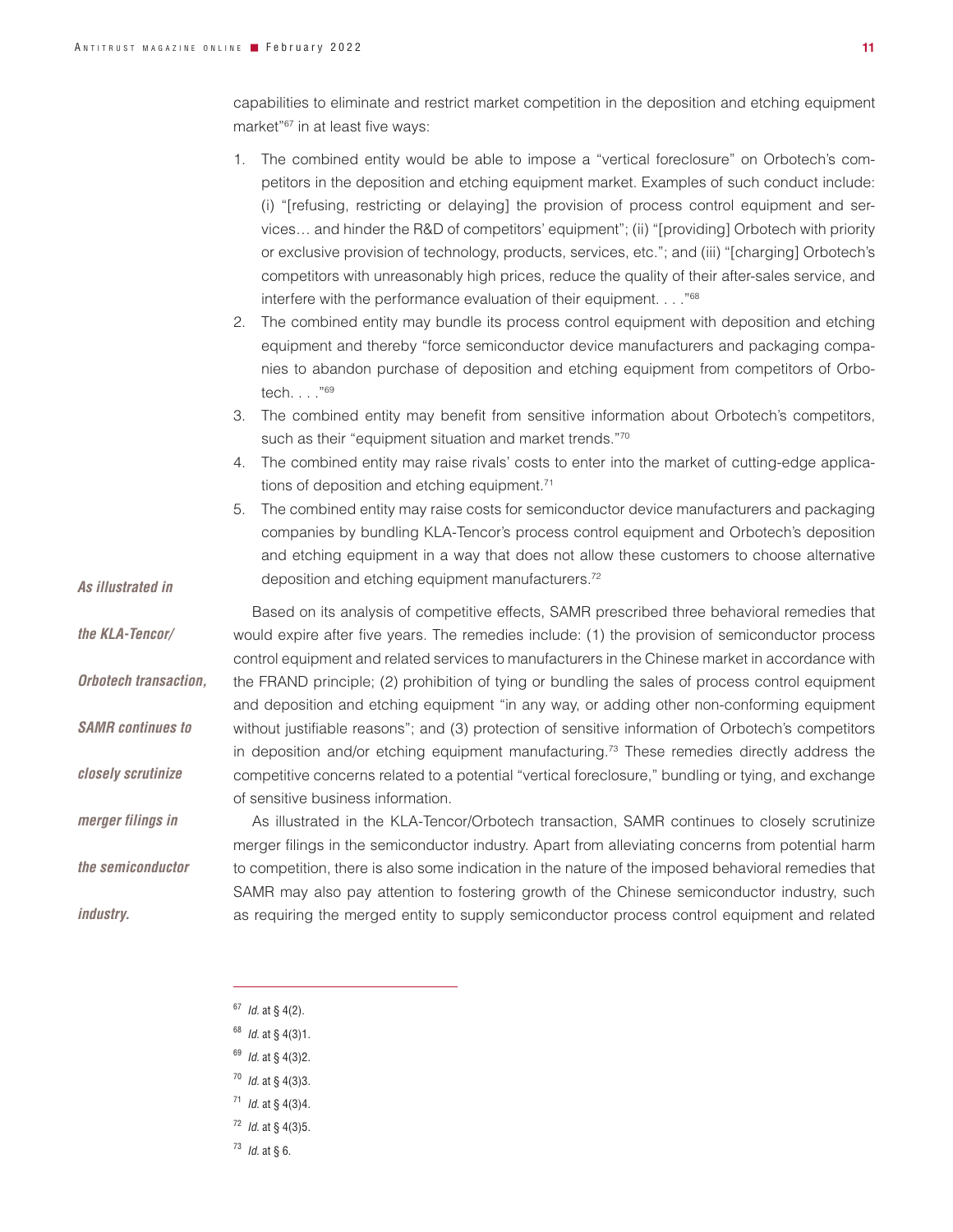services to manufacturers in the Chinese market in accordance with the FRAND principle and to establish an information firewall for the protection of sensitive business information.74

*HUYA and DouYu.* On July 10, 2021, SAMR blocked the merger of HUYA and DouYu.75 Since the implementation of the Anti-Monopoly Law in 2008, this was only the third rejection of a proposed merger and the first blocked merger in the Internet sector.<sup>76</sup> The HUYA/DouYu transaction showcases SAMR's comprehensive approach to assessing both horizontal and non-horizontal competitive concerns in merger review.

SAMR defined three relevant product markets in this case: (1) live game-streaming; (2) short videos, which are recorded as opposed to broadcast live; and (3) online game operation service.77 SAMR defined the relevant geographic market as China because the businesses are required to obtain permits from Chinese regulatory agencies and games are produced in Chinese.<sup>78</sup> The merging entities—HUYA and DouYu—compete in the live game-streaming and short video markets. In addition, a vertical relationship arises from the relationships of the companies with Tencent. Tencent, which provides online game operation services, has sole control of HUYA and jointly controls DouYu with the team of DouYu's founder, Chen Shaojie.79

In its analysis of competitive effects, SAMR raised competitive concerns from both horizontal and vertical perspectives:

- From the horizontal perspective, SAMR focused on the impact of the proposed merger on the live game-streaming market. HUYA and DouYu are leaders of live game-streaming platforms. Considering the business model of platform enterprises, SAMR analyzed market shares and concentration along three dimensions: number of active users, turnover, and streamers (i.e., individuals who provide game-streaming content). In these market, the combined shares of the two merging companies exceed 80 percent, 70 percent, and 60 percent, respectively. Moreover, barriers to entry in the live game-streaming market are high because of copyright use, licensing, funding, and resources available to streamers. Therefore, in the short term, HUYA and DouYu would be expected to remain dominant in the market. The proposed merger between HUYA and DouYu would likely reduce consumers' and streamers' choices of platforms and thereby allow the combined entity to "reduce product quality, increase service prices, or reduce user experience, and harm consumer rights."80
- From the vertical perspective, SAMR analyzed Tencent's incentive and ability to conduct "two-way vertical foreclosure" in the upstream online game operation service market and the downstream live game-streaming market.81 In addition to the combined entity's high market share in the downstream market (at least 60 percent), Tencent's market share in the upstream market of online game operation service is more than 40 percent, which ranks first and far

<sup>74</sup> Zhang et al. 2019 at 5.

<sup>75</sup> State Administration for Market Regulation, *Announcement of the State Administration for Market Regulation on the Anti-Monopoly Review Decision on Prohibiting the Merger between HUYA Company and DouYu International Holdings Co., Ltd*. (July 10, 2021), www. samr.gov.cn/fldj/tzgg/ftjpz/202107/t20210708\_332421.html ("HUYA/DouYu Decision").

<sup>&</sup>lt;sup>76</sup> See supra note 19; Zen Soo, *Chinese regulator halts HUYA-Douyu game-streaming merger*, AP News (July 10, 2021), https://apnews.com/ article/business-technology-9d06902bae41db5d87082b810a186c0c.

<sup>77</sup> HUYA/DouYu Decision at § 3(1).

<sup>78</sup> *Id.* at § 3(2).

<sup>79</sup> *Id.* at § 2.

<sup>80</sup> *Id.* at § 4(1).

<sup>81</sup> *Id.* at § 4(2)1.